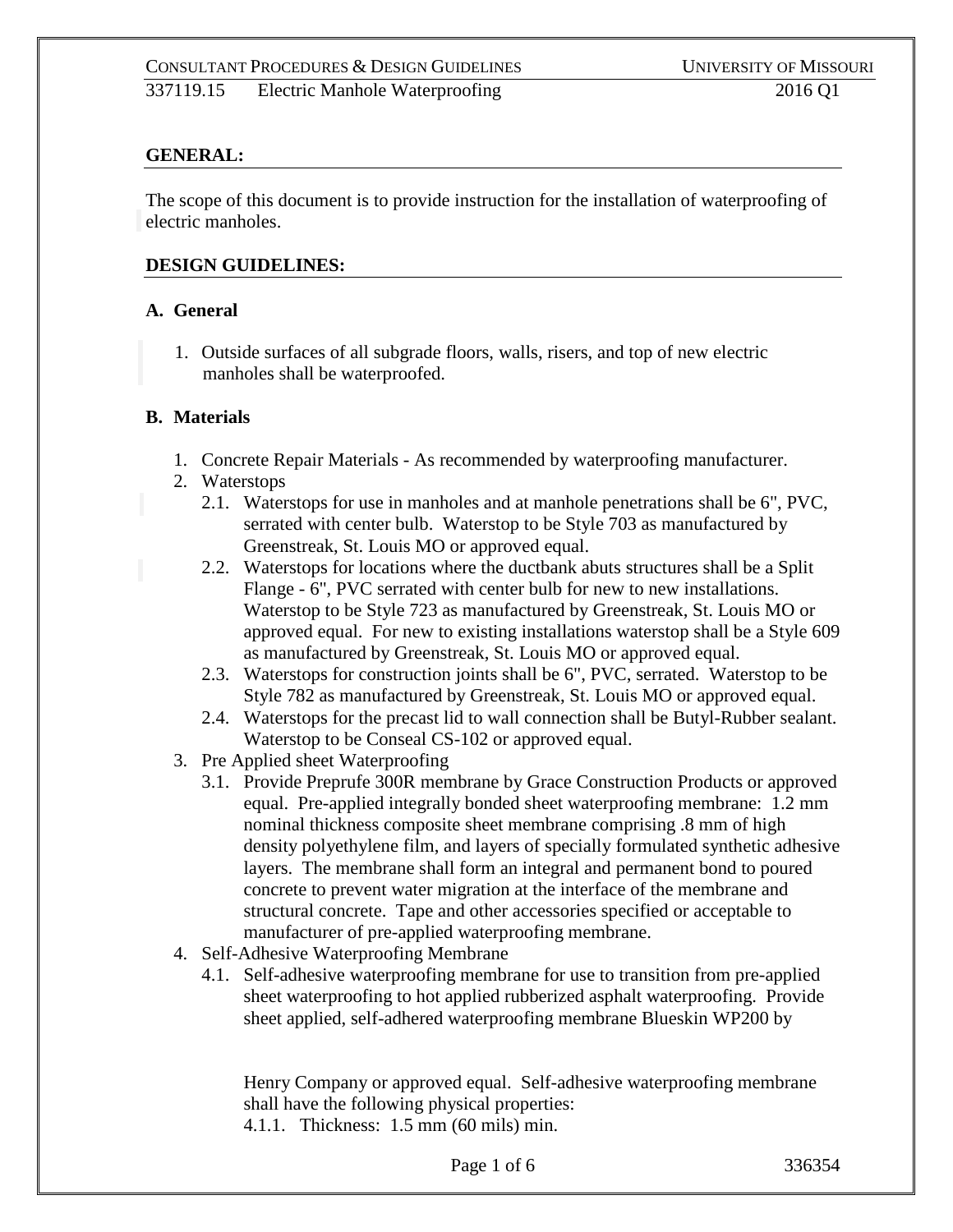## CONSULTANT PROCEDURES & DESIGN GUIDELINES UNIVERSITY OF MISSOURI

- 337119.15 Electric Manhole Waterproofing 2016 Q1
	- 4.1.2. Flexibility: Pass @ -40 degrees C to ASTM D1970
	- 4.1.3. Vapor permeance: 2.8 ng/Pa.s.m^2 (.05 perms) to ASTM E96,
	- 4.1.4. Tensile strength (membrane): 2.24 MPa to ASTM D412,
	- 4.1.5. Tensile strength (film): 34.5 MPa to ASTM D882,
	- 4.1.6. Elongation: 300% to ASTM D412,
	- 4.1.7. Puncture resistance: 222 N min. to ASTM E154.
	- 5. Hot Applied Rubberized Asphalt Waterproofing
		- 5.1. Components and membrane materials must be obtained as a single source from the membrane manufacturer to ensure total system compatibility and integrity. Provide Henry Company 790-11 SBS modified hot applied rubberized asphalt or approved equal. Rubberized asphalt waterproofing shall have the following qualities:
			- 5.1.1. Solids Content: 100%;
			- 5.1.2. Low Temperature Flexibility and Adhesion: No cracking, delamination or loss of adhesion @ 13 degrees F in accordance with CGSB 37-GP-50-M89;
			- 5.1.3. Flow (1/8 inch film on 75% angle for 5 hours @ 140 degrees F): No flow in accordance with ASTM D1191;
			- 5.1.4. Cone Penetration: More than 10 @ 32 degrees F, less than 110 @ 77 degrees F, less than 200 @ 122 degrees F in accordance with ASTM D<sub>1191</sub>:
			- 5.1.5. Water Absorption: Gain of 0.09g in accordance with CGSB 37-GP-50- M89;
			- 5.1.6. Flash Point (Open Cup): 545 degrees F in accordance with ASTM D92;
			- 5.1.7. Water Vapor Permeance (3mm Film): 0.01 perms in accordance with ASTM E96 Procedure A and 0.02 perms in accordance with ASTM E96 Procedure E.
			- 5.1.8. Ratio of Toughness to Peak Load: 0.04 min. in accordance with CGSB 37-GP-50-M89.
			- 5.1.9. Toughness: 9.2J in accordance with CGSB 37-GP-50-M89.
			- 5.1.10. Crack Bridging Capability: No cracking, splitting or loss of adhesion in accordance with CGSB 37-GP-50-M89.
			- 5.1.11. Heat Stability (5 hours @ 390 degrees F): Meets flow, penetration and low temperature flexibility in accordance with CGSB 37-GP-50-M89.
	- 6. Hot Rubberized Asphalt Primer
		- 6.1. Solvent based, synthetic rubber adhesive for hot applied rubberized asphalt membranes. Henry HE93018 polymer modified adhesive or approved equal.
	- 7. Self adhered waterproofing primer
		- 7.1. Polymer emulsion based primer for self-adhesive membranes. Henry Aquatac primer or approved equal. Self-adhesive waterproofing primer shall have the following physical properties:
			- 7.1.1. Color: Aqua
			- 7.1.2. Solids by Volume: 53%
			- 7.1.3. Weight: 8.3 lbs/gal
			- 7.1.4. Application Temperature: 25F to 104F
			- 7.1.5. Maximum VOC: 100 g/L
			- 7.1.6. Service temperature -40F to 150F
	- 8. Neoprene Flashing
		- 8.1. Neoprene flashing sheets is used with 790-11 hot rubberized asphalt membrane at expansion joints and exposed flashing details. Neoprene flashing shall be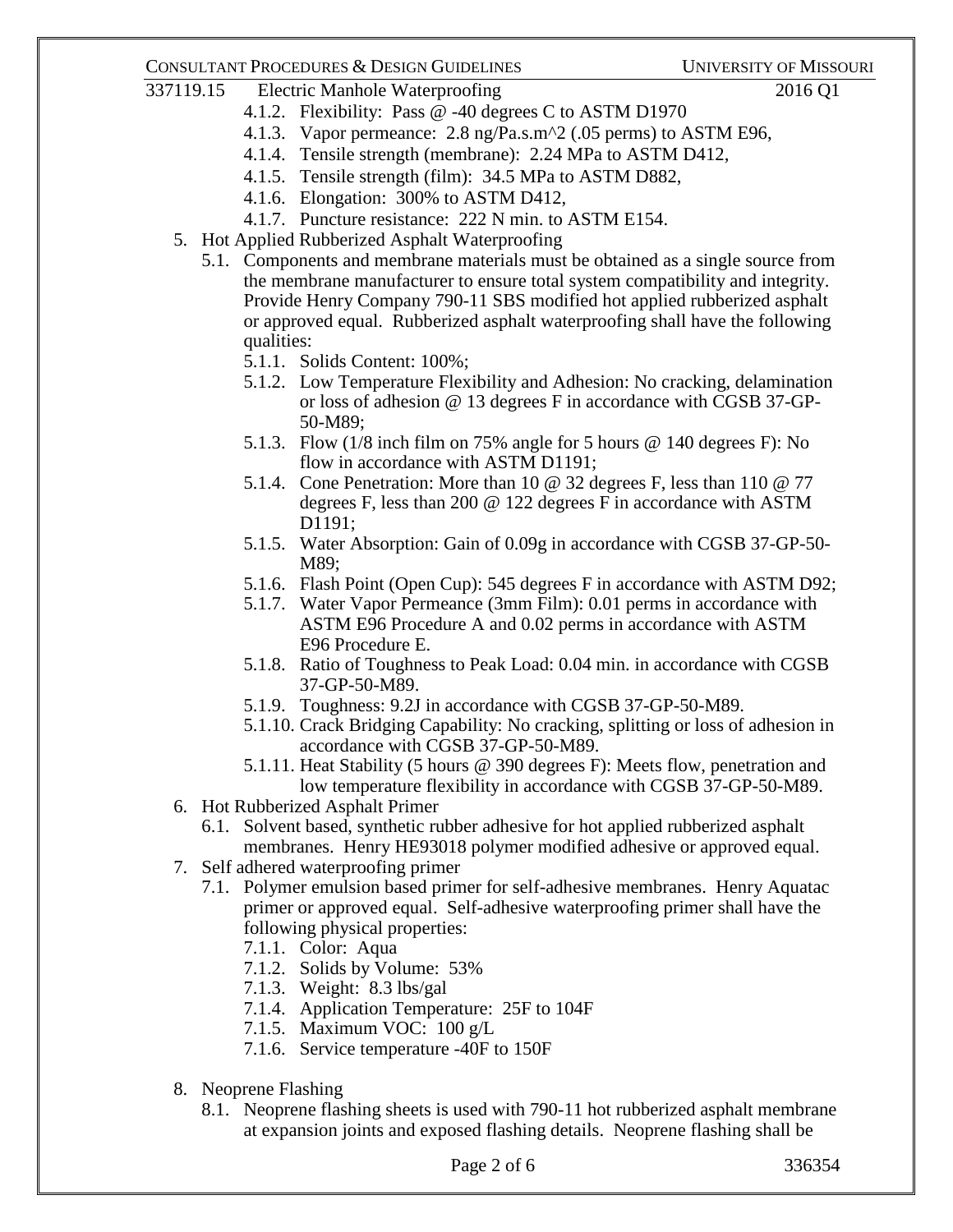## CONSULTANT PROCEDURES & DESIGN GUIDELINES UNIVERSITY OF MISSOURI

337119.15 Electric Manhole Waterproofing 2016 Q1 Henry HE850AA or approved equal and shall have the following physical properties:

- 8.1.1. Brittleness Point: -40F
- 8.1.2. Color: Black
- 8.1.3. Elongation (Initial) ASTM D412 300%
- 8.1.4. Tear Resistance (ASTM D624 Die C) 125 lbs/in min
- 8.1.5. Tensile strength, membrane: (ASTM D412 Die C) 1800 psi min
- 8.1.6. Thickness: 60 mils
- 9. Fabric Reinforcement
	- 9.1. Polyester fabric reinforcement sheet as supplied by Henry, an inorganic spun bonded polyester fabric sheet with sufficient porosity to allow good interplay bonding between layers of waterproofing membrane.
- 10. Termination Sealant
	- 10.1. Joint sealant shall be Henry HE925 BES moisture cure sealant for construction joints.
- 11. Termination Bars
	- 11.1. Termination bars shall be continuous stainless steel, 1/8" x 1" in size and shall be pre-drilled for non-corrosive screw attachment on a maximum of 8" centers.
- 12. Drainage Pipe
	- 12.1. 6", schedule 80, perforated PVC piping with filter sock.
- 13. Protection Sheet
	- 13.1. Provide Henry G100S/S Protection sheet or approved equal for top of electric manholes.
- 14. Drainage Board
	- 14.1. Provide Henry DB520 drainage board or approved equal. Drainage board shall have the following properties:
		- 14.1.1. Thickness: 7/16" thick
		- 14.1.2. Compressive strength: 15,000 lb/sq.ft.
		- 14.1.3. Flow rate: 150 gpm/sq.ft.
		- 14.1.4. Backing sheet: Polymeric backing film for contact with softer waterproofing membranes.
- 15. Cold Applied Waterproofing (used with Owner permission, only in certain circumstances)
	- 15.1. Cold applied waterproofing to be used with Owner permission only in certain circumstances such as space constraints and time delays not allowing hot applied product on "green" concrete. Cold applied waterproofing shall be Henry CM100 or engineer approved equal and shall have the following physical properties:
		- 15.1.1. Conforms to ASTM C 836
		- 15.1.2. Solvent content: 0%
		- 15.1.3. Non Flammable, Flash point > 450 F,
		- 15.1.4. Elongation: >500%
		- 15.1.5. V.O.C. < 40 grams / Liter
		- 15.1.6. Can be applied to "green" concrete.
- 16. Flashing and Crack Treatment Membrane (for cold applied applications)
	- 16.1. Flashing and crack treatment membrane shall be 990-25 Elastomeric flashing sheet as supplied by Henry, a butyl/EPDM type, elastomeric membrane having a thickness of 47 mils.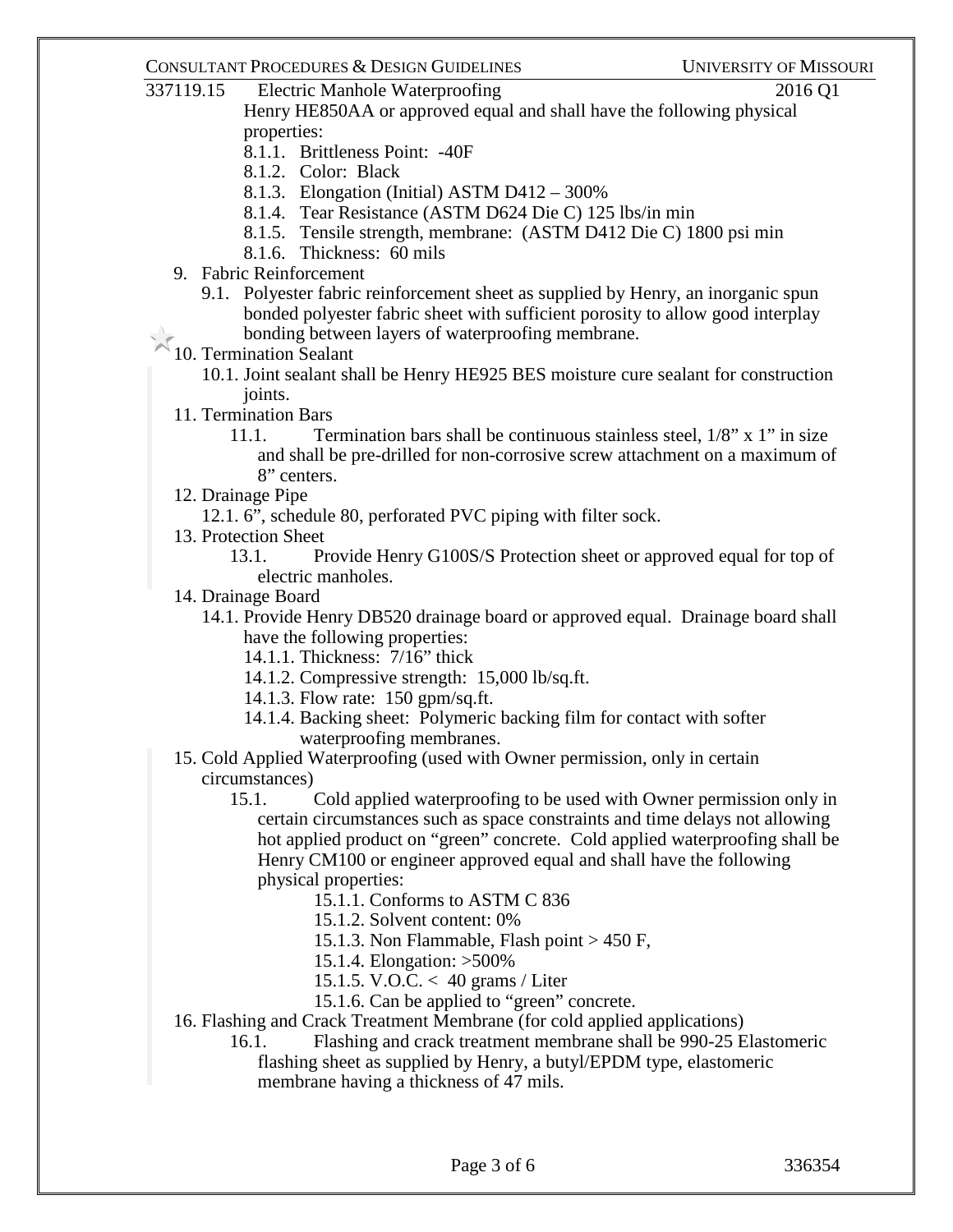# 337119.15 Electric Manhole Waterproofing 2016 Q1

# **C. Installation**

- 1. Delivery, Storage, and Handling
	- 1.1. Deliver materials and products in labeled packages. Store and handle in strict compliance with manufacturer's instructions, recommendations and material safety data sheets. Protect from damage from sunlight, weather, excessive temperatures and construction operations. Remove damaged material from the site and dispose of in accordance with applicable regulations.
	- 1.2. Protect primer, mastic and adhesive from moisture and potential sources of ignition.
	- 1.3. Store protection board flat and off the ground. Provide cover on top and all sides.
	- 1.4. Sequence deliveries to avoid delays and minimize on-site storage.
- 2. Typical waterproofing installation includes concrete repairs, joint caulking, waterstops, preapplied sheet waterproofing, hot applied waterproofing and protection board. Refer to manufacturer's literature for instructions on installation.
- 3. Primer Apply primer as recommended by manufacturer and allow to dry prior to the application of the primary waterproofing membrane or membrane flashings.
- 4. Joint and Crack Treatment
	- 4.1. Joint sealers are required to establish and maintain airtight and waterproof continuous seals on a permanent basis, within recognized limitations of wear and aging.<br>4.2. Joi
	- Joint Preparation
		- 4.2.1. Clean joint surfaces immediately before installation of sealants. Remove dirt, insecure coatings, moisture, oil, form release agents and other substances which could interfere with seal of sealant.
	- 4.3. Joint Size
		- 4.3.1. In general, depth shall not exceed one-half of the width or be less than  $1/4"$ .
		- 4.3.2. For joints in concrete depth can be equal to the width in joints up to  $1/2$ " wide. Joints  $1/2$ " to 1" wide shall have a depth of  $1/2$ ".
		- 4.3.3. When joint depth exceeds the above ratios, fill with back-up material to provide the proper depth when measured from the joint face.
	- 4.4. Application
		- 4.4.1. Employ only proven installation techniques, which will ensure that sealants are deposited in uniform, continuous ribbons without gaps or air pockets, with complete "wetting" of joint bond surfaces equally on opposite sides. Except as otherwise indicated, fill sealant rabbets to a slightly concave surface, slightly below adjoining surfaces. Where horizontal joints are between a horizontal surface and vertical surface, fill joint to form a slight cove, so that joint will not trap moisture and dirt.
		- 4.4.2. Install back-up material or joint filler to provide sealant depth required for a proper joint. Back-up material shall be of suitable size and shape so that it will fit into joint when compressed 25% to 50%. Sealants shall not be applied without back-up material and, if necessary, bond breaker strip. When installing back-up rod stock, roll the material into the joint to avoid stretching twisting or braiding.
		- 4.4.3. Do not seal during damp or inclement weather, or when the ambient or surface temperature is below 40oF or higher than temperatures as recommended by sealant manufacturer.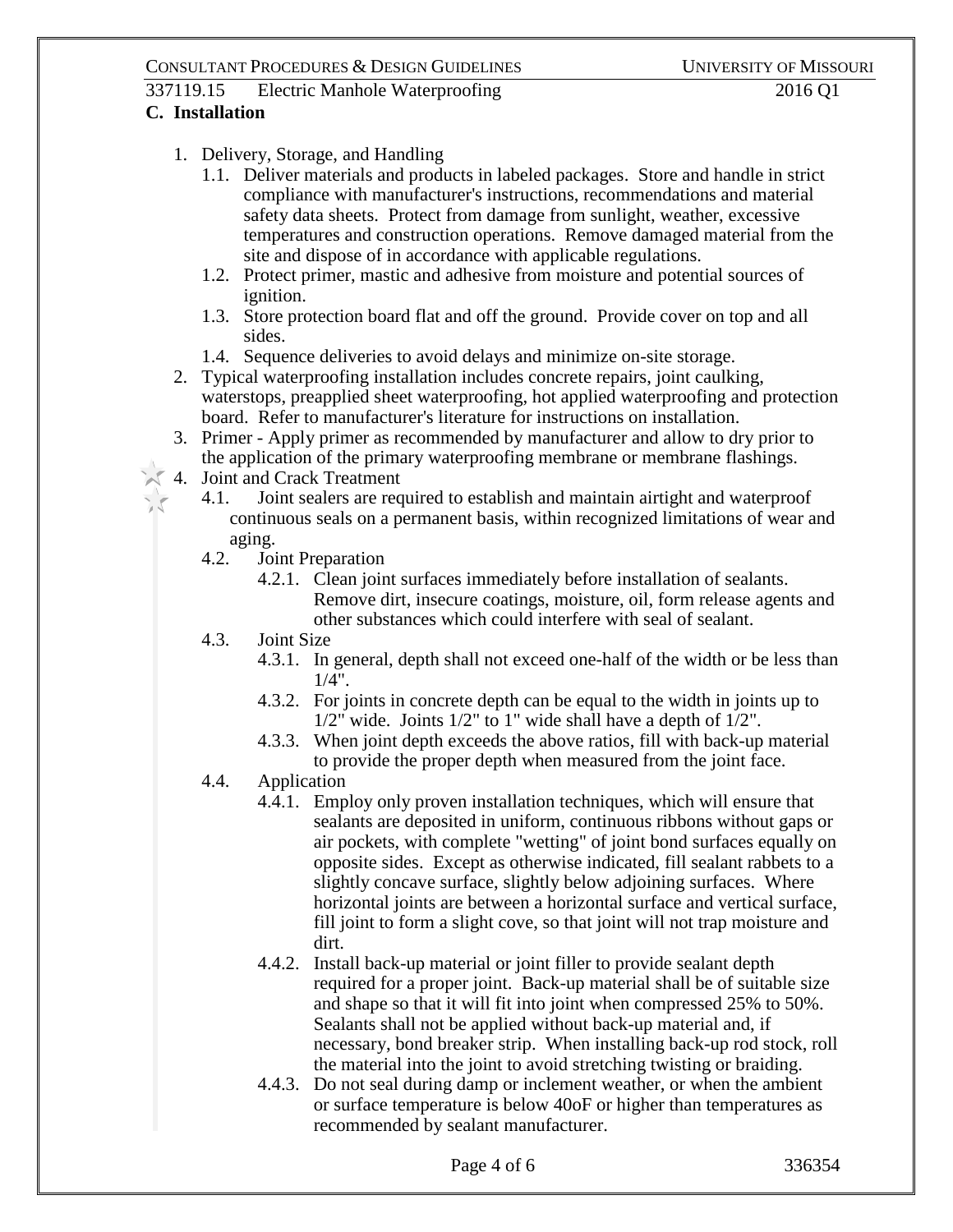# CONSULTANT PROCEDURES & DESIGN GUIDELINES UNIVERSITY OF MISSOURI

- 337119.15 Electric Manhole Waterproofing 2016 Q1
	-
	- 4.4.4. Do not allow sealants to overflow from confines of joints, or to spill onto adjoining work, or to migrate into voids of exposed finishes. Clean adjoining surfaces by whatever means may be necessary to eliminate evidence of spillage.
	- 4.5. Fill cracks with joint sealant per waterproofing material construction standards.
	- 4.6. Seal cracks and joints 1/16 inch to 1/8 inch in width with a 12 inch wide, 1/8 inch thick coat of hot rubberized asphalt membrane and a 6 inch wide strip of fabric reinforcement, centered over joint.
	- 4.7. Seal cracks and joints 1/8 inch to ½" inch in width with a 12 inch wide, 1/8 inch thick coat of hot rubberized asphalt membrane and a 6 inch wide strip of neoprene flashing centered over joint.
	- 5. Application of Hot Rubberized Asphalt Membrane
		- 5.1. Ensure concrete is ready to receive hot applied rubberized asphalt membrane.
		- 5.2. Apply membrane smooth, free from air pockets, wrinkles or tears and to manufacturer's instructions. Ensure full bond of membrane to substrate
		- 5.3. Apply first layer of hot rubberized asphalt membrane evenly to a minimum thickness of 90 mils to form a continuous monolithic coating over horizontal and vertical surfaces including previously reinforced areas.
		- 5.4. Apply fabric reinforcing sheet and firmly press into first layer of hot membrane. Overlap fabric approximately ¼ inch ensuring that a layer of membrane is present between overlaps. Apply second layer of membrane over the fabric to a minimum thickness of 1/8 inches providing a total thickness of 215 mils.
	- 6. Installation of Protection Course/Separation Sheet
		- 6.1. Protection shall be rolled onto hot applied rubberized asphalt membrane while still warm and tacky.
		- 6.2. Lap protection course 2 inches on side laps and 6 inches on end laps.
		- 6.3. Starting at the low points or drains lay the protection course membrane in full continuous sheets in a shingle pattern. Stager all end laps.
	- 7. Cast-in-place Concrete Substrates
		- 7.1. Do not proceed with installation until concrete has properly cured and dried. If recommended by the manufacturer, special primers may be used to allow priming and installation of hot applied waterproofing sooner than 7 days. Priming may begin as soon as the concrete will maintain structural integrity.
		- 7.2. Fill form tie rod holes with concrete and finish flush with surrounding surface.
		- 7.3. Repair bugholes over 13 mm (0.5 in.) in length and 6 mm (0.25 in.) deep and finish flush with surrounding surface.
		- 7.4. Remove scaling to sound, unaffected concrete and repair exposed area.
		- 7.5. Grind irregular construction joint to suitable flush surface.
		- 7.6. Treat joints and install flashing as recommended by waterproofing manufacturer.
	- 8. Waterstops for manhole penetrations
		- 8.1. Waterstops shall be installed in strict accordance with manufacturer's recommendations with particular care being given to properly setting in adhesive and maintaining the required 2" minimum concrete coverage.
	- 9. Cleaning and Protection
		- 9.1. Remove any masking materials after installation. Clean any stains on materials which would be exposed in the completed work.
		- 9.2. Protect completed membrane waterproofing from subsequent construction activities as recommended by manufacturer.
		- 9.3. Butt joint between precast lids shall be sealed immediately after placing lids in